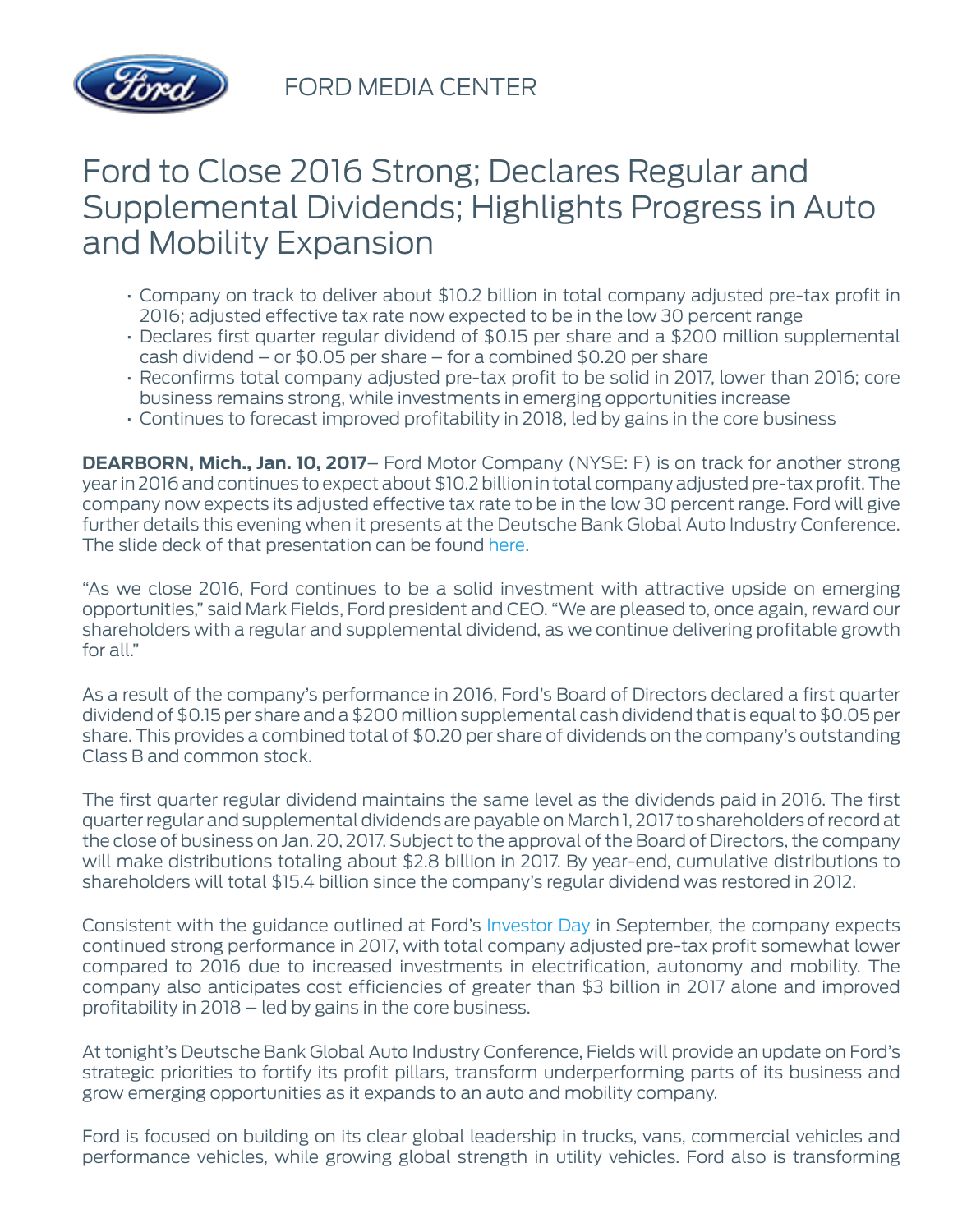underperforming parts of its core business, including luxury, small vehicles and select emerging markets – and is already seeing benefits.

In electrification, last week, Ford detailed [seven of the 13 new global electrified vehicles](https://media.ford.com/content/fordmedia/fna/us/en/news/2017/01/03/ford-adding-electrified-f-150-mustang-transit-by-2020.html) it plans to introduce in the next five years. This announcement comes on the heels of the recently unveiled [next](https://media.ford.com/content/fordmedia/fna/us/en/news/2016/12/28/ford-debuts-next-generation-fusion-hybrid-autonomous-development.html)[generation Fusion Hybrid autonomous development vehicle](https://media.ford.com/content/fordmedia/fna/us/en/news/2016/12/28/ford-debuts-next-generation-fusion-hybrid-autonomous-development.html), which demonstrates the advancement of Ford's in-house hardware and software engineering efforts and brings the company one step closer to delivering a high-volume, fully autonomous vehicle for ride sharing in 2021.

Ford also continues to innovate in the area of connectivity, which supports both the core business as well as growth in emerging opportunities. Last week at CES, the company announced several new initiatives, including partnering with Toyota to establish the [SmartDeviceLink Consortium](https://media.ford.com/content/fordmedia/fna/us/en/news/2017/01/04/ford-and-toyota-establish-smartdevicelink-consortium.html) and bringing [Amazon's Alexa into Ford vehicles](https://media.ford.com/content/fordmedia/fna/us/en/news/2017/01/04/alexa-car-ford-amazon-shop-search-home.html).

Ford's presentation at the Deutsche Bank Global Auto Industry Conference will begin at approximately 6:30 p.m. EST today. To access the presentation materials and a listen-only audio webcast, visit [shareholder.ford.com](http://www.shareholder.ford.com/).

Note: Total company adjusted pre-tax profit is a non-GAAP financial measure because it excludes special items. Ford does not provide guidance on net income, the comparable GAAP financial measure. Full-year net income in 2016 will include potentially significant special items, including pension and OPEB remeasurement losses, which presently are difficult to quantify with reasonable certainty.

## **Risk Factors**

Statements included or incorporated by reference herein may constitute "forward-looking statements" within the meaning of the Private Securities Litigation Reform Act of 1995. Forwardlooking statements are based on expectations, forecasts, and assumptions by our management and involve a number of risks, uncertainties, and other factors that could cause actual results to differ materially from those stated, including, without limitation:

- Decline in industry sales volume, particularly in the United States, Europe, or China, due to financial crisis, recession, geopolitical events, or other factors;
- Decline in Ford's market share or failure to achieve growth;
- Lower-than-anticipated market acceptance of Ford's new or existing products or services;
- Market shift away from sales of larger, more profitable vehicles beyond Ford's current planning assumption, particularly in the United States;
- An increase in or continued volatility of fuel prices, or reduced availability of fuel;
- Continued or increased price competition resulting from industry excess capacity, currency fluctuations, or other factors;
- Fluctuations in foreign currency exchange rates, commodity prices, and interest rates;
- Adverse effects resulting from economic, geopolitical, or other events;
- Economic distress of suppliers that may require Ford to provide substantial financial support or take other measures to ensure supplies of components or materials and could increase costs, affect liquidity, or cause production constraints or disruptions;
- Work stoppages at Ford or supplier facilities or other limitations on production (whether as a result of labor disputes, natural or man-made disasters, tight credit markets or other financial distress, production constraints or difficulties, or other factors);
- Single-source supply of components or materials;
- Labor or other constraints on Ford's ability to maintain competitive cost structure;
- Substantial pension and postretirement health care and life insurance liabilities impairing liquidity or financial condition;